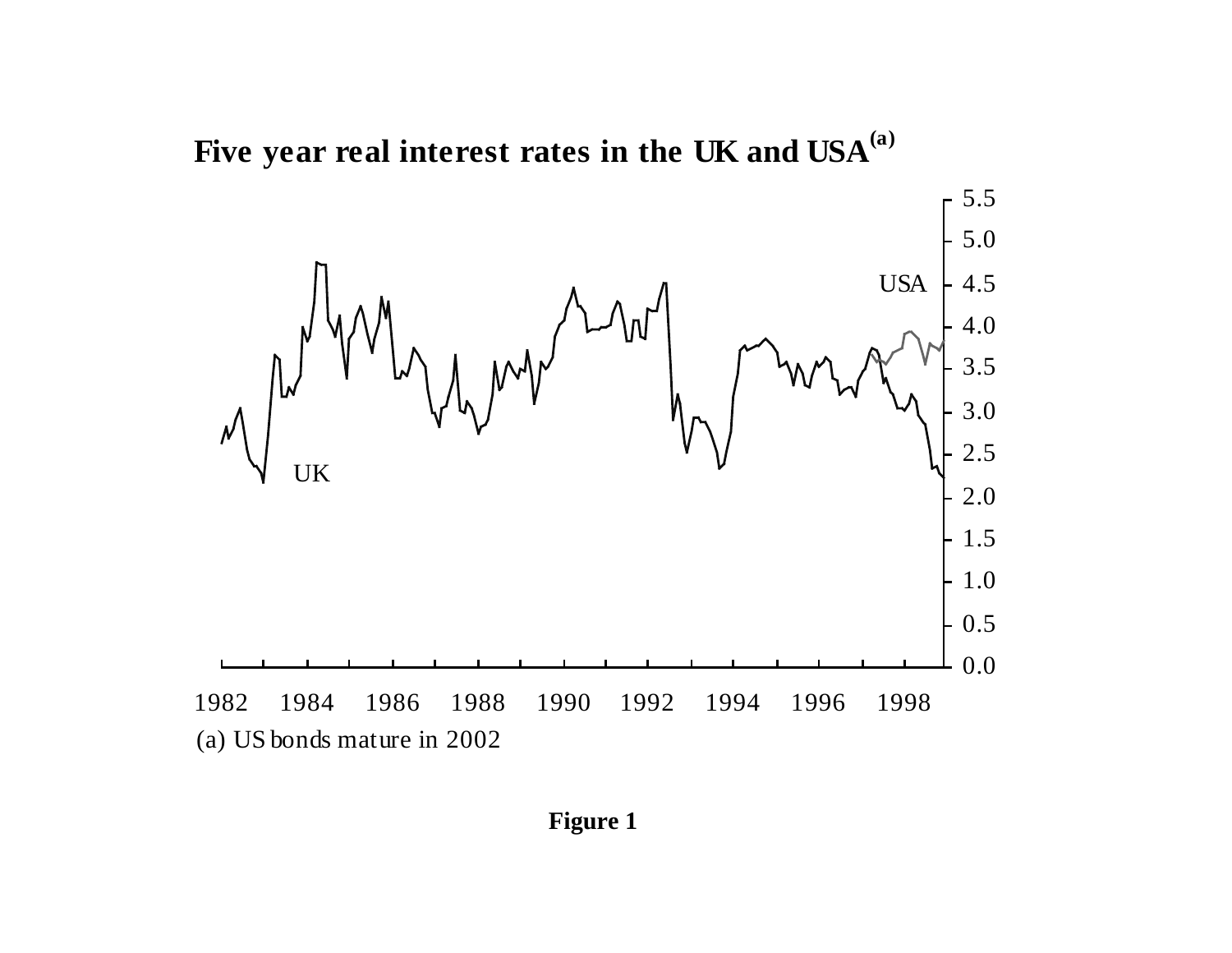

(a) UK bonds mature in 2009, US bonds in 2008, French bonds in 20

**Figure 2**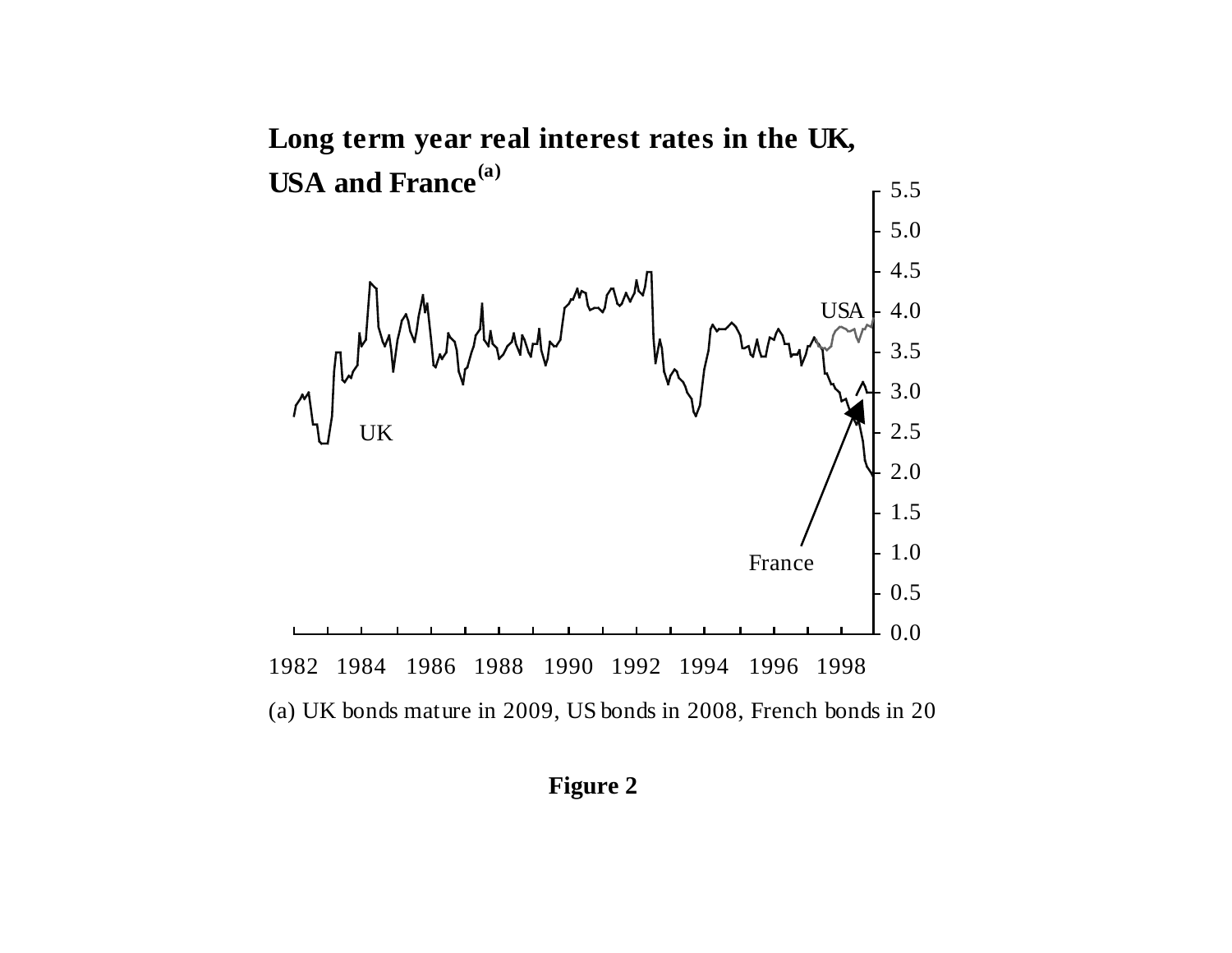## **Bank rate, inflation and £/\$ exchange rate, 1945 to date**



**Figure 3**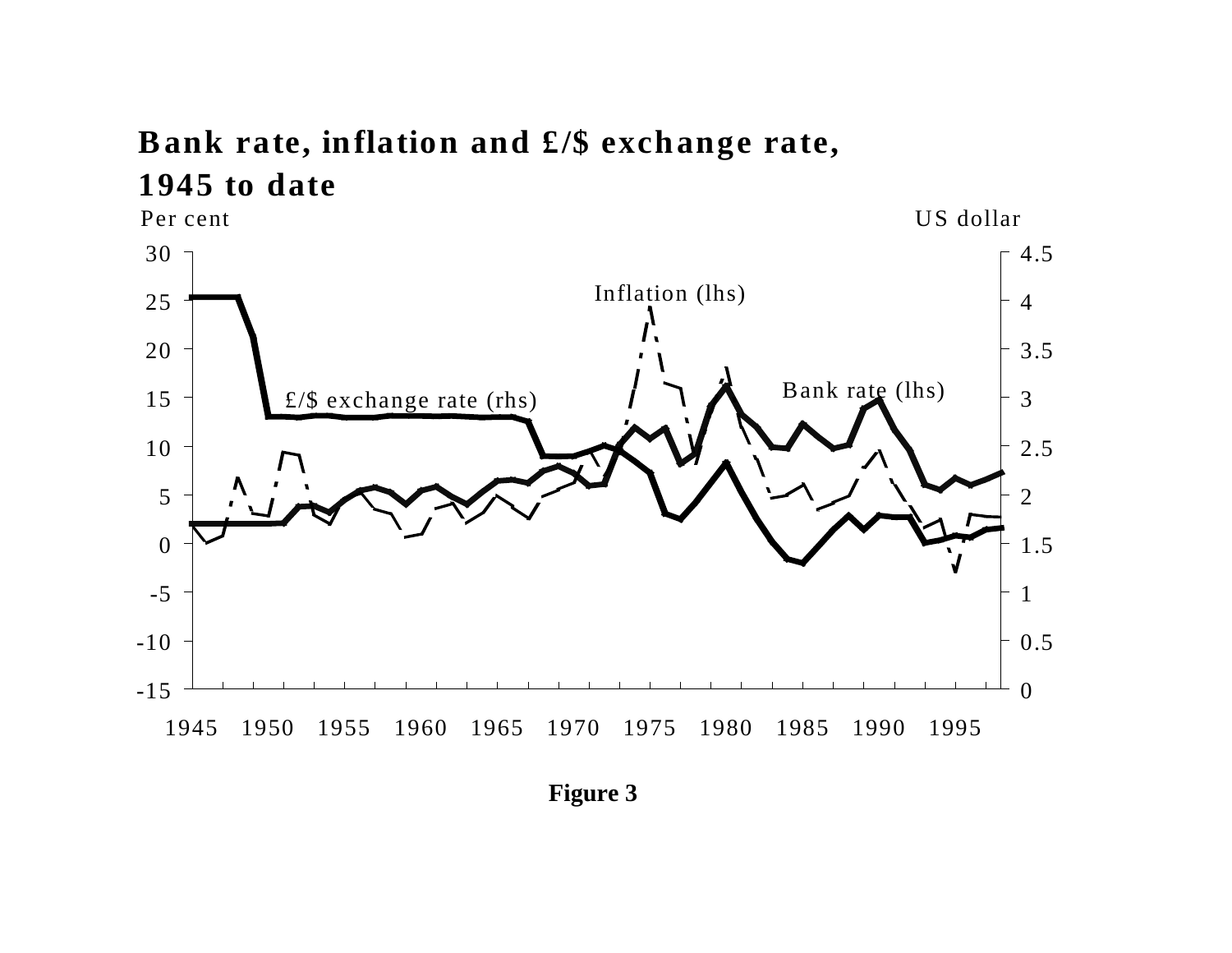

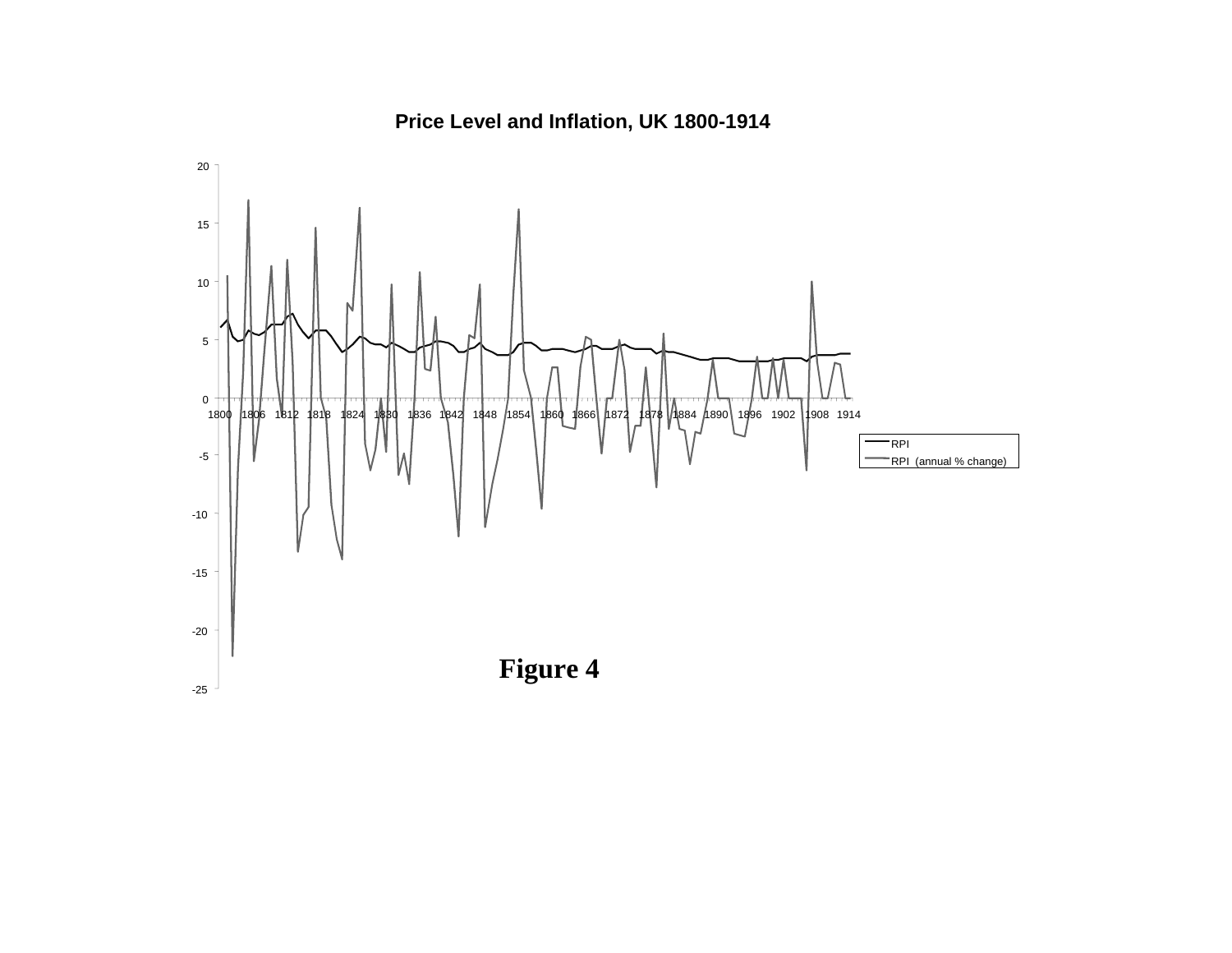## **Bank rate, inflation and £/\$ exchange rate, 1817-1914**



**Figure 5**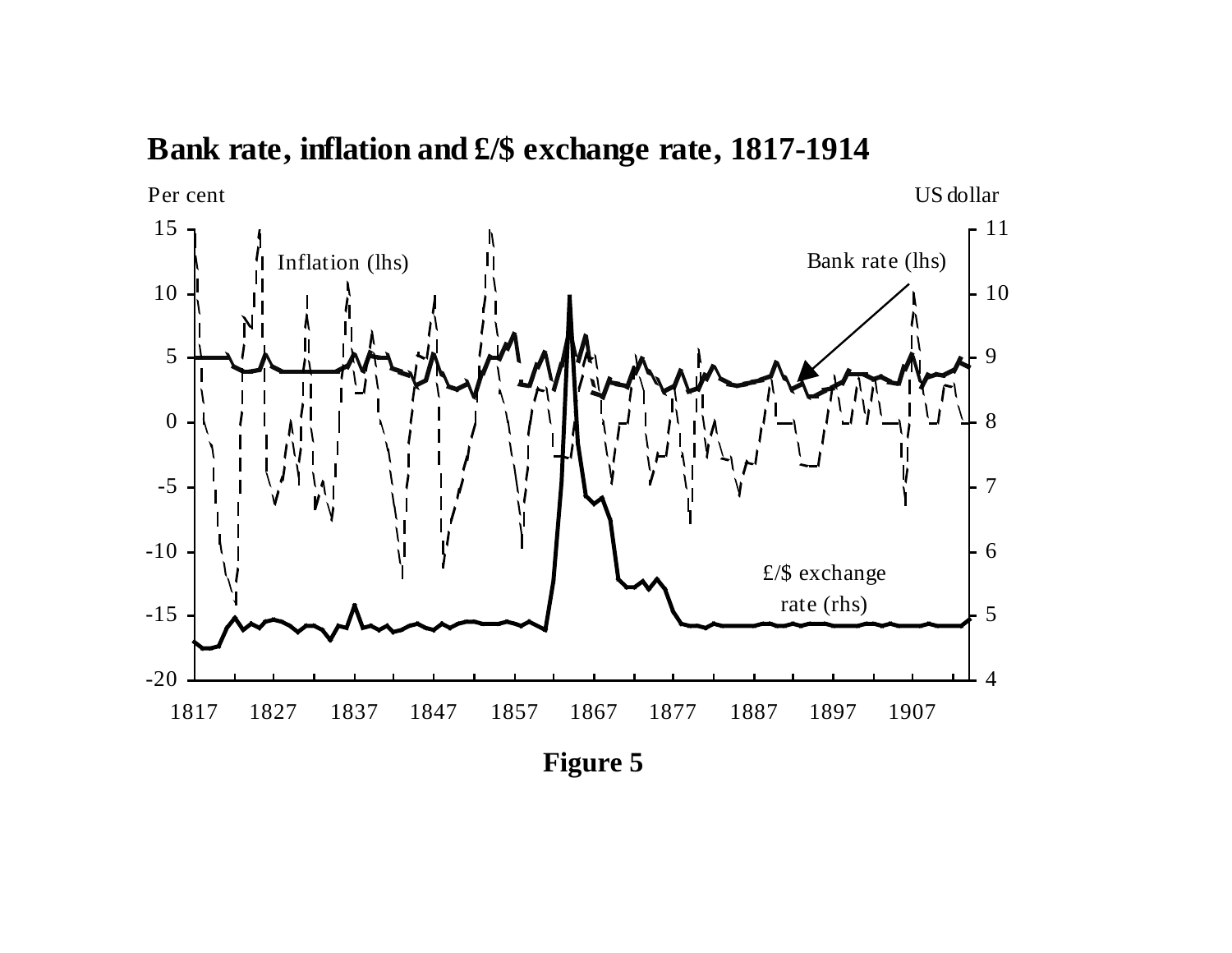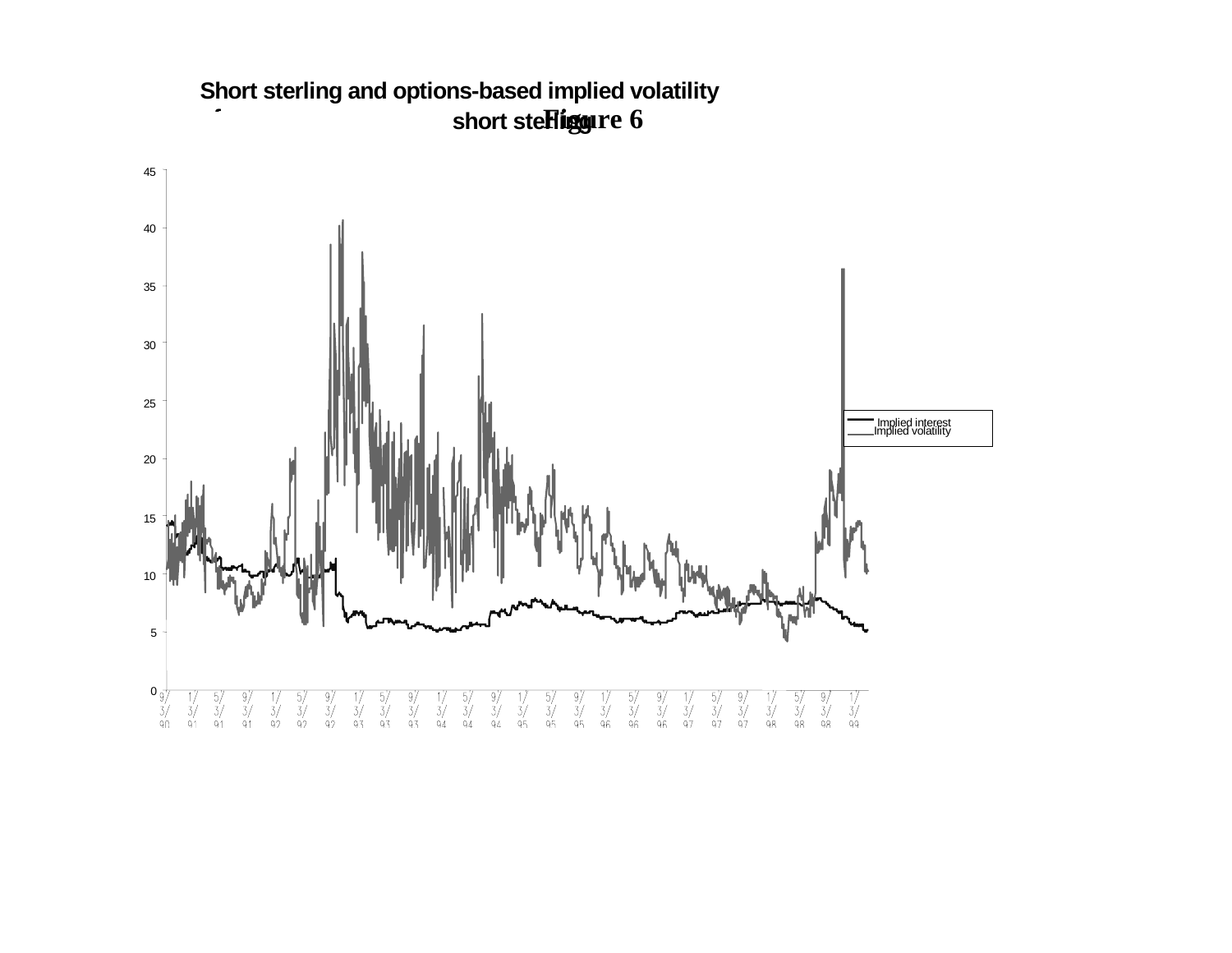